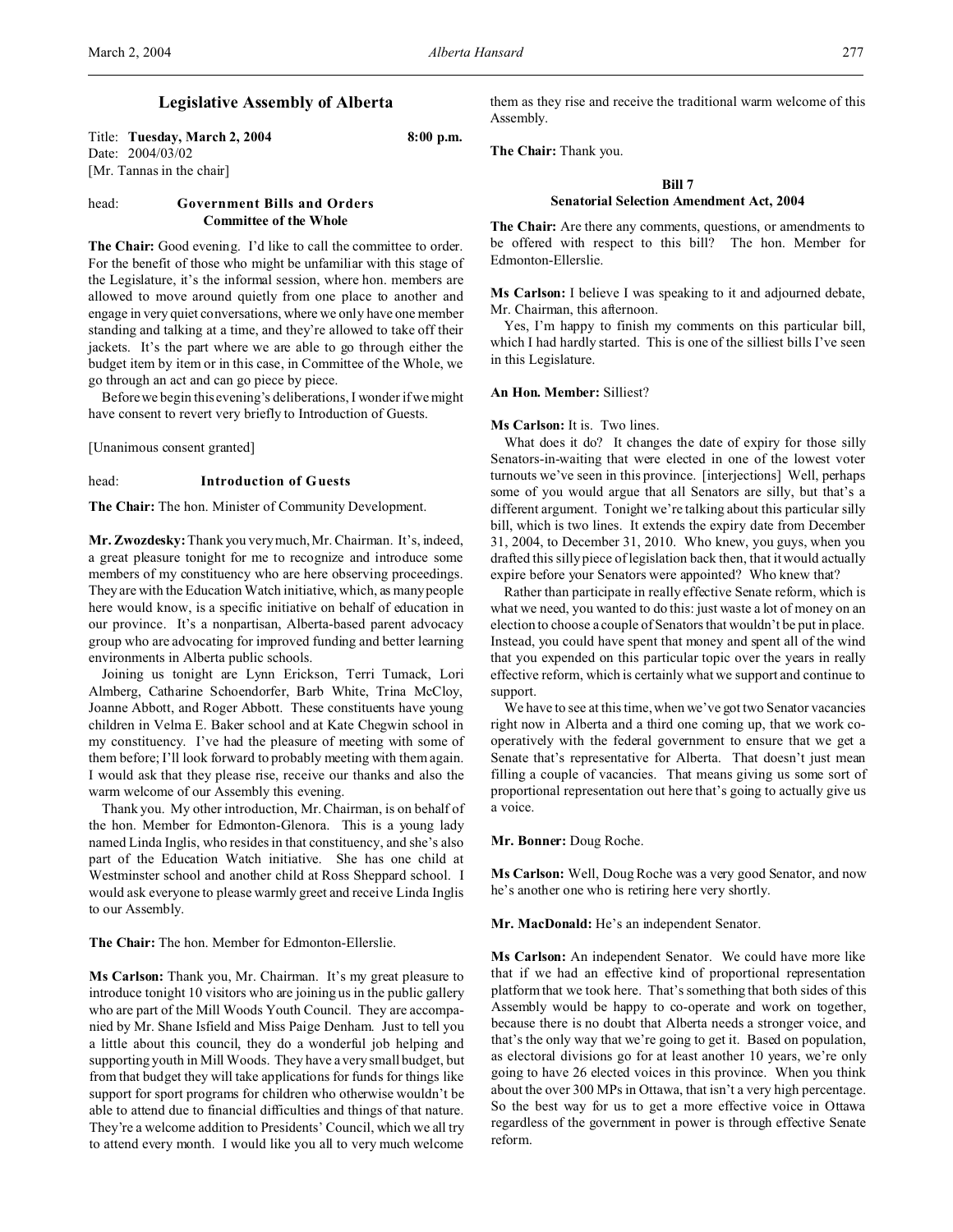So I urge members to not support this bill, to instead take the money on the development of this and any future conditions and work co-operatively on effective reform. Thank you.

**The Chair:** The hon. Member for Edmonton-Rutherford.

**Mr. McClelland:** Thank you, Mr. Chairman. I can understand the Member for Edmonton-Ellerslie's concernand derision of the Senate as a silly Chamber, because most of the present Senators are Liberals appointed, generally speaking, by a Liberal Prime Minister, and that's what makes that body often a seat of derision, that it doesn't often deserve.

In my experience – and I'm sure I reflect the attitude of most members of this Chamber – the people that are in the Senate of Canada are by and large very worthy individuals. This debate is not about the individuals that presently occupy the Chamber although as in all Chambers some are more worthy than others. This is about the kind of country we would want to have.

I would remind our Liberal colleagues here tonight that the first elected Senator appointed in Canada came from Alberta, and it wasn't all that many years ago. His name is Stan Waters, and he ran against Bill Code in the election for Senator to represent Alberta. I'm sure Liberals in the House would not ever want to hear a person of the stature of Bill Code described as unworthy, because he's not.

When the electoral race took place in Alberta that resulted in the Senators-in-waiting that we have now, it's fair to say that political parties were not particularly engaged. The Alberta political parties were not particularly engaged in that election with the exception of the Reform Party. The Senators that ran representing the Reform Party at that time won, and they won handily. They ran under the complete and clear understanding that the chances of their being appointed to the Senate were something akin to remote and zero. They knew that there wasn't much chance of their being elected, but that's not what that was about, and that's not what this is about.

This Senatorial Selection Act and the continuation of the act that we have in place have far more important ramifications than the two people that are presently the Senators-in-waiting or perhaps the new people who will replace those two when the next election is called if they don't run again and aren't re-elected.

### *8:10*

What this act is is a manifestation of the absolute desire, the fact that Alberta will not rest until we as a province achieve balance in the country. Right now it's widely agreed that there is a good deal of alienation in our country from east to west and perhaps to a lesser degree from north to south, but there is no question that there is a great deal of alienation in the country. The Canadian Unity Council in their most recent in-depth polling indicated that alienation is something in the order of 40 per cent throughout most of western Canada. It's certainly centred in Alberta, and one of the reasons for that is that Alberta contributes a tremendous amount to our country.

Alberta contributes not just financially, but we contribute ideas and we contribute spirit. We contribute an ethos that is very different from any other province or region in the country, and we also contribute a substantial amount of money annually, in the billions of dollars. We're a country, and we understand that, but we do not as Albertans or in British Columbia or Saskatchewan or Manitoba have the weight in the centre of the governance of the country, in Ottawa, commensurate with our contribution to the country, with our population, and certainly not with the financial resources that we contribute to the country.

That imbalance is reflected in legislation that comes from the centre of the country, which may be good and may be appropriate for certain regions, the heavily, densely populated centres of Toronto, Montreal, but in a country as broad and diverse and vast as ours, it doesn't make a whole lot of sense. So the struggle to have a Senate that represents the regions or the provinces of the country as it was originally determined that the Senate would represent has as its core the potential to resolve the alienation problem that our country faces, and that's one of the reasons why this is such an important debate.

Now, just a little over 140 years ago, in 1864, when the founding fathers got together and decided that we had to have an upper House, Sir John A. Macdonald said:

We resolved then that the constitution of the upper house should be in accordance with the British system as nearly as circumstances would allow. An hereditary upper house is impracticable in this young country. Here we have none of the elements for the formation of a landlord aristocracy – no men of large territorial positions – no class separated from the mass of the people. An hereditary body is altogether unsuited to our state of society and would soon dwindle into nothing. The only mode of adapting the English system to the upper house is by conferring the power of appointment on the crown (as the English peers are appointed), but that the appointments should be for life.

So Sir John A. Macdonald understood the problem. They limited the number of Senators that would be in the upper House. I believe it was 24, 24, and a combination of 24 from the Atlantic provinces. They understood that the upper House had to be composed in a manner that would not have deadlock. They didn't want the representatives of the upper House to be popularly elected because they wanted the members of the upper House to have a different political and a longer range view so as to be a check or a balance on the lower House. It wasn't a deeded or a hereditary aristocracy that would be in the upper House. It had to be an upper House of the people.

So how was that to be achieved? This is the elemental difference between what was envisioned by Sir John A. Macdonald and the Fathers of Confederation in 1864, when these debates took place, and today. At that time, the upper House was to be appointed by the Crown so that those in the upper House appointed by the Crown would not be subject to the same pressures, the same responsibilities, the same concerns as the lower House: needing to be elected, needing to be popular to be elected, and therefore perhaps not having as long a range of vision.

Well, as we all know, what has happened over the intervening years is that the upper House has become a resting place for political supporters, fundraisers, bagmen, deadwood from the House of Commons that the Prime Minister wants to move into the upper Chamber so as to provide space for someone else to come in. For Prime Ministers the Senate of Canada is a very, very handy place to have around because it does offer a very cushy and a very warm and nice and prestigious landing spot for ministers, front-benchers, or others that the Prime Minister wants to get out of the House to get other people into the House, to open up a slot and to reward the party faithful.

After the scandals of the Senate in recent years made it a much more visible House, to be fair, there have been some appointments that have brought tremendous credit on the institution of the Senate, but that does not absolve us of the core problem that we have, and that is that we do not have in Canada a House that represents the regions of Canada. There is a possibility that through the Council of the Federation the Premiers will get together and we will have a pseudo-Senate as a direct result of the Council of the Federation, but that's only a possibility, and that's only if the Premiers can get together to make it happen.

What we do have is the reality of a Senate that is at present a final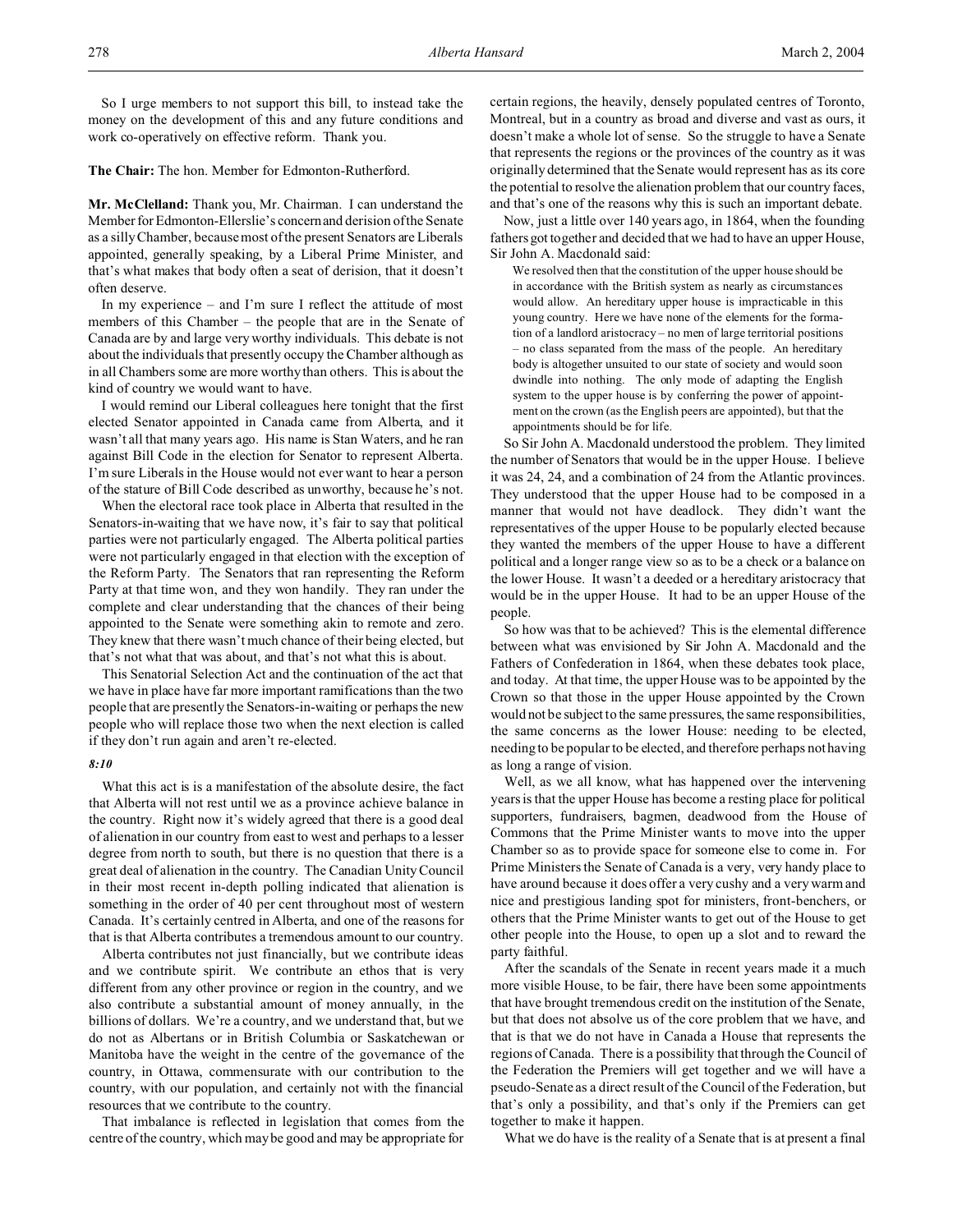## *8:20*

Now, whether or not it is reformed as a triple-E Senate, we don't know. Our legislation calls for a triple-E Senate. But it's very, very likely that across the country over the next few years there will be a tremendous increase in the interest of things electoral as another generation takes the reins of political leadership in our country. We all know that political participation across the country is not nearly as high as those of us in this House think it should be or high enough to be good for the future of the country. We have to put our minds to work to figure out how we can get more people engaged in the political life of our country. So this is going to be something that will be considered. I think that at present in Canada there are five Legislatures that have either full-blown or slightly less than fullblown electoral reform commissions in place right now.

The Senate of Canada is a particularly important constitutional body, especially now, it's fair to say, that the Supreme Court has taken on a law-making role not envisioned by the Fathers of Confederation, who designed our parliament after the Westminster model, and we now have the introduction of the civil code through the Charter of Rights interpreted by the Supreme Court. So it's fair to say that we probably do not have a Westminster democracy today as much as we have a democracy influenced by the court. We have to have checks and balances. There are none today. The Senate of Canada offers our country the potential to have a check to the absolute power that's vested in the office of the Prime Minister.

So, Mr. Chairman, although on the surface this bill is not all that exciting, once you get past the surface, this bill and what it means to the potential of Alberta, what it means to the potential of our country to live in harmony, what it means to the potential of our province to be a full partner in this country, to contribute, to be recognized – and not just our province but all of the provinces because we are a federation of provinces. We're not a unitary state. If we have the resolve, the unrelenting resolve to see this through to the end, we have the capacity to change our country and to change it for the better and perhaps even to protect our country.

So with those words, Mr. Chairman, I'm going to take my seat and hope that the members of this body will support this bill and take a renewed interest in the capacity of our province to lead our country once again. Thank you.

#### **The Chair:** The hon. Member for Edmonton-Gold Bar.

**Mr. MacDonald:** Thank you very much, Mr. Chairman. It's with interest that I listened to the hon. Member for Edmonton-Rutherford, a constituency that oddly enough is named after the first Liberal Premier of this province. It's quite interesting to hear the hon. member's historical analysis of the Liberals and Liberal patronage in the Senate. I would have to remind all hon. members of this Assembly and particularly the hon. member of the role that the Mulroney Conservatives played in appointments to the Senate.

Now, the federal Progressive Conservative Party was the party that originally came up with this idea of the GST, and they had to go to extraordinary constitutional lengths to get more Conservatives into the Senate in order to pass the GST.

### **Mr. McClelland:** So let's fix it.

**Mr. MacDonald:** Yes. The hon. member says, "Let's fix it," and that's a good idea. But for the debate, Mr. Chairman, it would be the right thing to do to make clear to all those that all parties in the past have used Senate appointments in what some would consider to be an unsavoury manner. So to label one political party and not the other is in my view wrong.

Thank you.

**The Chair:** The hon. Minister of Justice.

**Mr. Hancock:** Thank you, Mr. Chairman. I just wanted to briefly enter into debate. I wasn't going to comment, but I heard the comments made by the Member for Edmonton-Ellerslie, talking somewhat derisively about the Senatorial Selection Act and the purpose of the act and the effect and benefit that the act has had.

I have to enter into the debate first of all because I believe that fundamentally Albertans do support the concept of a triple-E Senate – equal, effective, and elected – and that getting there from here is not a direct journey. In fact, having constitutional change in this country, as we've seen, is problematic at best, so we need to have some steps along the way to show that provinces are unalterably set on this course, that want to see it happen.

I also wanted to speak specifically about the Senatorial Selection Act because it provided two purposes. First of all, it resulted in the first appointment of an elected Senator in this country in the person of Stan Waters, so the act, in effect, worked in its first instance because of the time and place and circumstance. But I would submit to the House that the act has efficacy in and of itself in that the quality of appointments to the Senate from Alberta has been far superior, in my humble submission, to those in the rest of the country, and you have to ask why that's happened.

While we don't agree with the concept of appointing Senators, the fact of the matter is that since this act has been in place, not only has Stan Waters, who was elected under the provisions of this act, been appointed to the Senate, but I believe also Senator Doug Roche has been appointed to the Senate. He was a Conservative Member of Parliament who provided exemplary service. Not everybody in the province agrees with his political philosophies, but everybody, I think, has to agree that he provided exemplary service to the province and to the country as a Member of Parliament, and he has continued to provide that service in the Senate.

He was one of the few people who you might have identified as a Progressive Conservative appointed by a Liberal government to the Senate, and one has to ask why. I would submit that when appointments were considered at that time, the Prime Minister looked at Alberta and said, "How am I going to deal with Alberta and Alberta's proposal for an elected Senate and the concept of having this Senatorial Selection Act?" and went out of his way to find an appointment that would be a good appointment to the Senate and would deny all the challenges that people might have, that people were appointed as political hacks or as a patronage appointment or all those other derisive things that people say when Senators get appointed in this country from other jurisdictions.

You can say the same about Senator Thelma Chalifoux. You can say the same about Senator Tommy Banks. You could say the same, I think, about Senator Jean Forest. Alberta has had exemplary appointments to the Senate, unparalleled anywhere else in this county. In my humble submission the reason for the quality of the appointments to the Senate from Alberta is because the Prime Minister, when he's making an appointment to the Senate from Alberta, has to look very, very carefully, has to make sure that the appointment is of outstanding quality so that people don't rise up and criticize the appointment because they don't like the quality of the people.

## *8:30*

So this act has had efficacy not only in putting forward Alberta's position that the Senate should be an elected, effective, and equal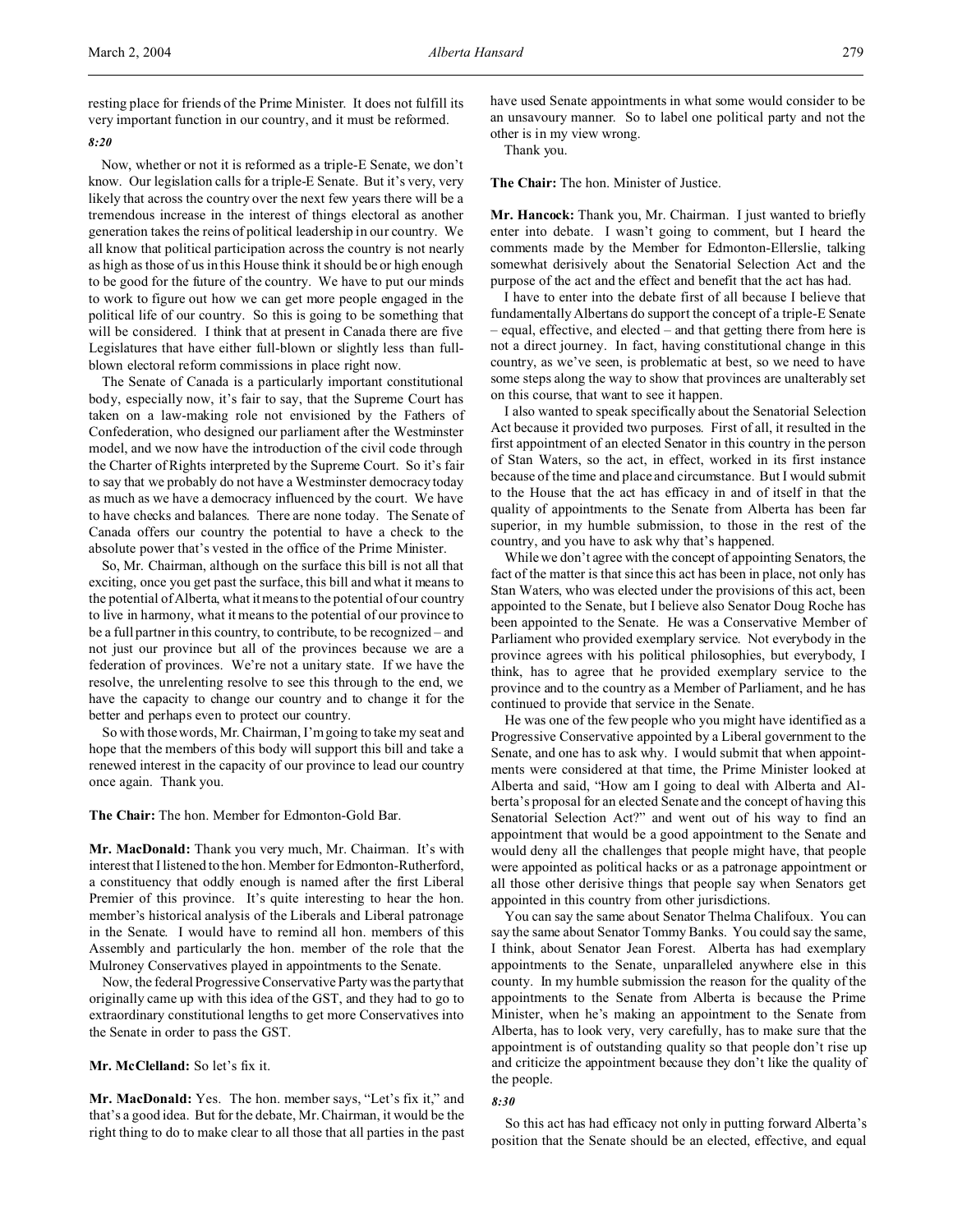Senate, and until that can be accomplished, we should at least have the opportunity to elect nominees from this province. Not only has it had efficacy in putting that forward, but it has actually offered a very real benefit to the people of Alberta in that we have better quality of appointment of Senators because of this act, in my submission.

**The Chair:** The hon. Member for Edmonton-Glengarry.

**Mr. Bonner:** Thank you very much, Mr. Chairman. I want to make a few comments here, as well, on this particular bill, and I want to start off by making it perfectly clear that myself and my caucus colleagues believe very strongly in Senate reform. Of course, it was a Liberal bill – and I believe it was Bill  $210$  – calling for triple-E Senate reform in this province, and we fully support that same position today. We also feel that this would address the imbalance that does presently occur in the Senate if this were to take place.

But we do have a lot of problems with this particular bill, Bill 7, the Senatorial Selection Amendment Act, 2004. Certainly, one of the reasons that we have difficulty with this is that when elections were held in 1998 and the two members were elected, they were elected by approximately only 25 per cent of the eligible electors in this province. Now, here we have an amendment to a piece of legislation that's going to extend that period another 10 years.

So here we have two members sitting on the sidelines hoping that perhaps the Prime Minister of the day may appoint them to the Senate. We also have two people who were elected by only 25 per cent of the eligible voters, yet we are going to extend the period when they can sit on the sidelines another 10 years. So that will take us to the year 2014. When we see that they were first elected in October of 1998, then we're going to have a 16-year period approximately when we have elected members sitting on the sidelines. I don't know anywhere else in democracy where you can get elected and not have to be re-elected and maintain your position for 16 years. That is certainly not the way democracy works.

So from that very standpoint this is not a very good bill and certainly not an amendment that I can support. Thank you very much.

**Mrs. O'Neill:** Well, Mr. Chairman, as I understand the bill, it does not point to the extension of the two gentlemen that have previously been elected to the Senate for the period that the Member for Edmonton-Glengarry indicated. This bill is intended to allow the process to continue the availability of the electoral opportunity, if you will, for the citizens of Alberta to possibly elect members to the Senate, who might even eventually be in-waiting should there be the opportunity for appointment. But we would, if this process is followed through, have an indication of those who are willing to let their names stand and, secondly, whom a number of people in this province believe should be vested with this honour and this opportunity.

I just want to be very clear that we can't misread the bill, however brief it is, to be understood that we are by virtue of it proposing that the two individuals, Mr. Bert Brown and Mr. Ted Morton, continue as Senators-in-waiting, if you will, or however people have been referring to them. Their term, if you will, ends this year, expires. So let's be very, very clear on that.

Thank you.

[The clauses of Bill 7 agreed to]

[Title and preamble agreed to]

**The Chair:** Shall the bill be reported? Are you agreed?

**Hon. Members:** Agreed.

**The Chair:** Opposed? Carried.

#### **Bill 6**

### **Income and Employment Supports Amendment Act, 2004**

**The Chair:** Are there any comments, questions, or amendments to be offered with respect to this bill? The hon. Member for Edmonton-Gold Bar.

**Mr. MacDonald:** Thank you, Mr. Chairman. Bill 6, the Income and Employment Supports Amendment Act, 2004, certainly is, I think, worthy of debate, discussion, and I would strongly urge all members of this Assembly to have a second look at this and consider supporting this legislation. If they have any questions or if they have any concerns about this, now is the time, I believe, to have them addressed.

Now, we're considering making amendments to the Income and Employment Supports Act, that was originally passed in 2003, and in particular in committee here amending section 49 to allow Human Resources and Employment officials to enforce all child support agreements that cannot be pursued by maintenance enforcement by protecting the privacy of people who provide the whereabouts of the parent who had not paid maintenance. I'm also told that this bill will resolve conflicts between other pieces of legislation. I see the hon. member nodding his head. I would consider that to be an affirmative, Mr. Chairman.

Now, the hon. member earlier said that the intent is mainly to help parents get child support by allowing Human Resources and Employment to enforce all child support agreements not covered under maintenance enforcement. When we look at this bill and we see the amendment to the Income and Employment Supports Act, there is a change here that allows the director to provide employment and training benefits to eligible people with disabilities or an employer, training provider, or other person to be used for the benefit of an eligible disabled person. In section 24 we are substituting for "Minister" the "Director." Hopefully, this will resolve some problems for some people in the province.

That's all I really have to say in regard to Bill 6 at this time, Mr. Chairman, but I would urge all hon. members to consider supporting this legislation. Thank you.

### **The Chair:** The hon. Member for Edmonton-Castle Downs.

#### *8:40*

**Mr. Lukaszuk:** Thank you, Mr. Speaker. I'll take this opportunity to address some of the questions that were raised during second reading of this particular bill and perhaps even some of the questions that were just raised by the speaker who preceded me.

One of the questions that was asked, I believe by the Member for Edmonton-Centre – and I'm just paraphrasing her question – was to the effect that the parents or one of the parents have to be on an assistance program through the government, programs like AISH or supports for independence, in order to be eligible to have the government assist them to seek and obtain child support agreements or court orders. Well, there currently is a structure in place to assist custodial parents to pursue the noncustodial parents to obtain child maintenance and to instigate child maintenance enforcement. This bill does not attempt to change that.

The bill's goal is to basically give the department and those who pursue noncustodial parents – or shall we call them delinquent dads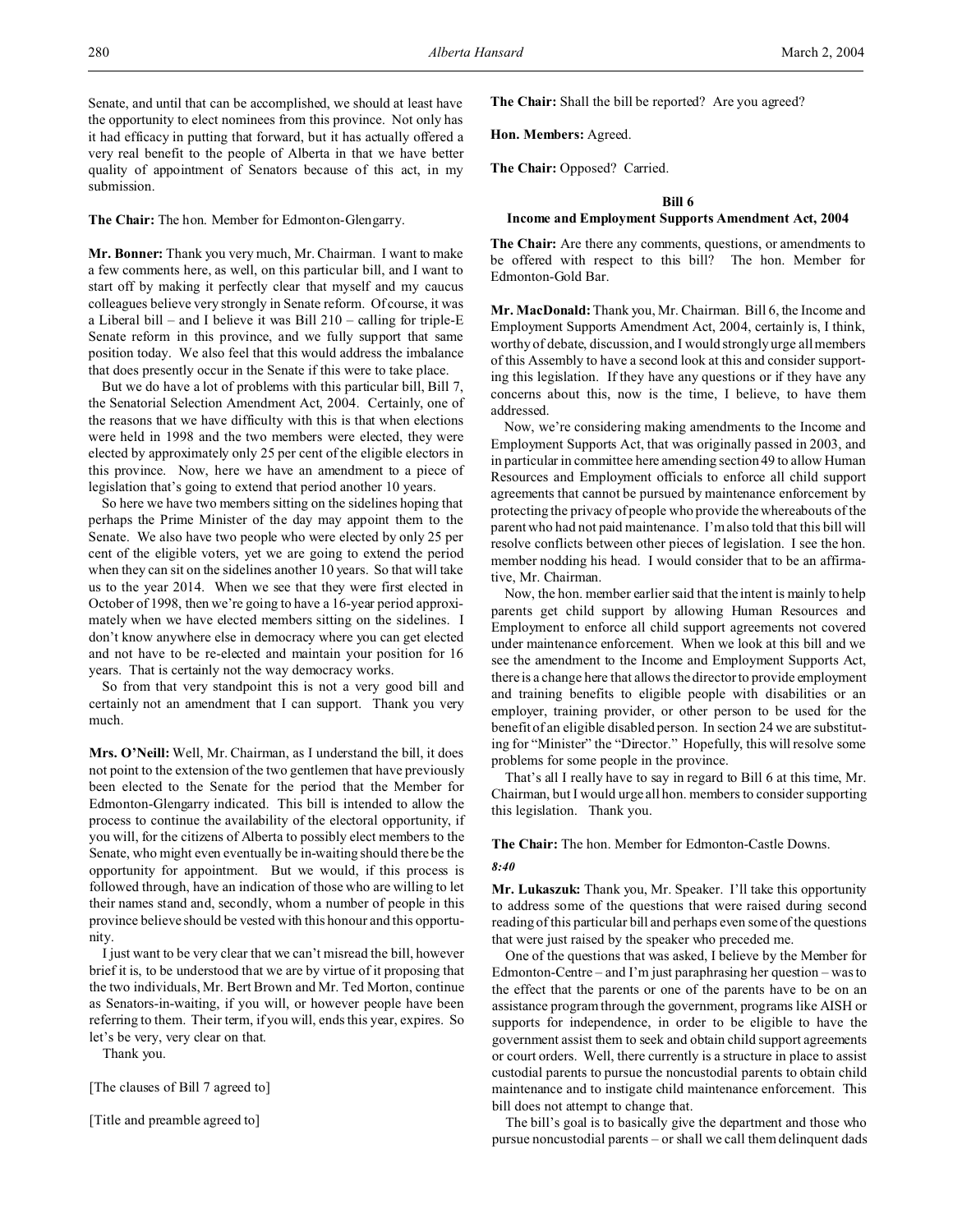to drive the point home? – more teeth to allow them to find those individuals, to assess their assets, to ascertain what their income level is, to find out whether they are working or not, and bring them back to the responsibility of raising their own kids, if not in person then at least through financial means.

So at this point the department is of a great deal of assistance to single parents who are in receipt of any benefits from the Department of Human Resources and Employment, be it AISH or the old SFI or, as we currently know it, Alberta Works. But it also extends assistance to those who get off the benefits and become independent yet are considered to be low-income earners or those who are in receipt of benefits such as medical health benefits, be it for adults or for children. It is the goal of this government to extend those benefits to a wider range of Albertans, but obviously there are costs attached, and at this point it is available to the group of Albertans who are in need, who can't pursue those child maintenance orders on their own and require that assistance.

Another question the Member for Edmonton-Centre raised was to the effect of: what is the correlation between Alberta Works and this program? Well, there is a great deal of correlation. As we all know in this House, we passed new legislation in 2003, to which my predecessor just spoke, which basically absolves us of the terminology of SFI, supports for independence, and we have a new global program in place.

It is the goal of this government and particularly of the department to pursue initially the noncustodial parents whose ex-spouses happen to be recipients of low-income benefits. It stands to reason because, after all, if there are children out there who are in low-income families, those children are primarily the responsibility of their parents, not of the government. Government is the last resort to which, unfortunately, the custodial parents have to turn. If the government is to be of assistance to custodial parents in raising their kids, it only stands to reason that we primarily pursue the noncustodial parent and have him own up to his responsibility and contribute to the raising of his or sometimes her children, although unfortunately it happens mainly to be his children. So the correlation is quite large because most of the individuals who are seeking assistance through the department to enforce their court-ordered child maintenance agreements are individuals who are in receipt of additional provincial programs such as Alberta Works.

The third question raised, I believe also by the Member for Edmonton-Centre, was regarding pursuing noncustodial parents for maintenance agreements or support agreements. Her question was: are we just looking for money that would be in fact coming back to the government, or are we willing to pursue this on behalf of court orders where monies would not necessarily be subrogated to the department? It's a good question. However, our main priority is to assist those who really need help to begin with.

There are many families out there who have child maintenance agreements ordered by courts who simply are affluent enough to be able to pursue those court orders on their own and to enforce those court orders on their own by simply hiring a lawyer for a fee or by hiring a private detective or whatever means need to be employed in order to track down that delinquent parent. However, unfortunately, those who are in receipt of government low-income benefits don't have the luxury of being able to hire legal counsel or a detective to track down the delinquent father. In this case, it is the department that has assumed the responsibility of assisting those parents.

Does it have anything to do with subrogation of dollars? Obviously, as a result, it will because if there are monies coming from a father towards a child and the single mother in the meantime is receiving low-income benefits from our province, it only stands to reason that we hold the father responsible primarily for the cost of raising his children. Then the government becomes a secondary payer and not a primary payer. However, it is not exclusive, because in many cases single parents raising children are not in receipt of any financial benefits from the province. All they're receiving is a medical services card, and then the province will not be subrogating itself to any dollars but will simply be able to assist that single mother with the additional monies that she will now be receiving from the delinquent parent in order to allow her to have more resources available for the raising of the children.

I'm glad to hear that at least the Liberal opposition appears to be in support, and I'm glad to clarify the questions. I would urge all members to support this bill. I think it's a very important piece of legislation. Unfortunately, in our society it is not uncommon to have breakdowns of families, and we accept that. We have learned to accept that in our families.

However, what we accept is the fact that adults do divorce, but one person in your family that you can never divorce is your child. That child, whether there was a breakdown of a marital union, remains your child and your responsibility, not only a parental responsibility but also a financial responsibility. As MLAs too often we see that not everybody concurs with that. There are many individuals out there who feel that the moment their marriage has fallen apart, their financial responsibility towards their children also disappears. Too often those individuals turn out to be quite crafty, shall we say, in their ability to disguise their income or employment to begin with or assets for that matter and, by doing so, make it virtually impossible for the other ex-spouse who happens to be in a financial predicament to be able to pursue them, because to pursue them you have to have resources to begin with, and that's one thing that they don't have.

So I think it's a fabulous step that this department has taken in introducing this bill. What this bill really will do is it will give the department one more tool to be able to track those parents down without primarily worrying about issues of privacy and from where they obtain the information or who reports the information to the department.

As we all know, most Albertans agree that being a delinquent parent is not the proper thing to do, yet because of the fact that if you were to report that person to the department and they were to find out that you did that, that could severely jeopardize your relationship with that delinquent parent, many hesitate to report. Well, with the advent of this bill and with the passage of this bill into law, that is one less concern that Albertans will have to have. They will be able to report the individual or assist the department in locating the individual without having any consideration for the fact that their personal information will be disclosed and perhaps the relationship with the delinquent parent will be jeopardized.

So, again, I would urge all members of this House to support this particular important piece of legislation simply to assist those who are in financial need and to drive the point home that it is everyone's moral and financial responsibility to raise their own kids. Thank you.

**The Chair:** The hon. Member for Edmonton-Glengarry.

**Mr. Bonner:** Thank you very much, Mr. Chairman. It is indeed a pleasure to rise this evening and make a few comments on Bill 6, the Income and Employment Supports Amendment Act, 2004. A few years ago I had the opportunity to listen to Senator Jesse Jackson, and he made an interesting comment at the start of his speech. He said: you know, the poor people in the United States today aren't seniors on fixed incomes; they're not our new Americans; they are single mothers with young children. This particular bill, Bill 6, the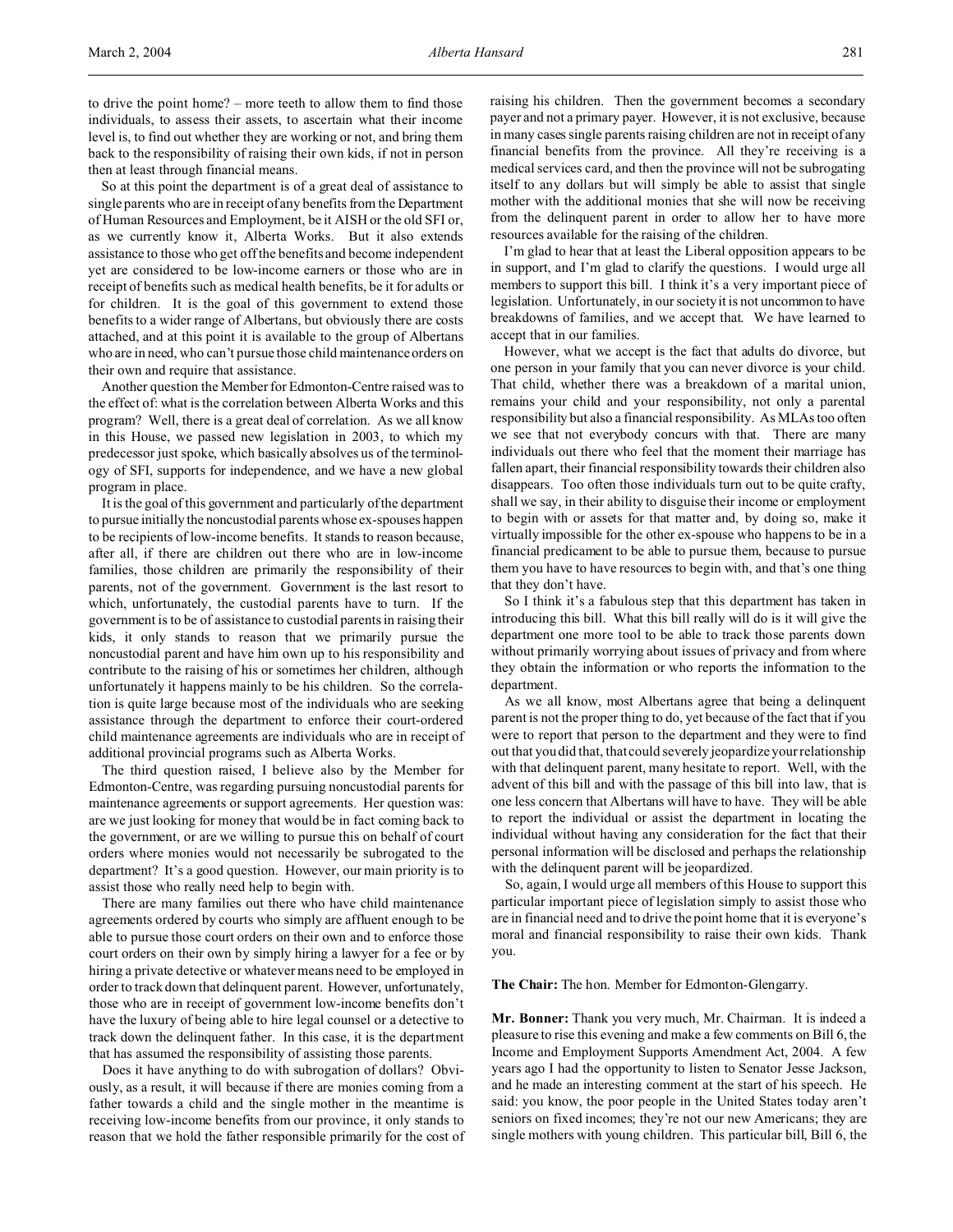Income and Employment Supports Amendment Act, 2004, is a bill that certainly addresses this very situation.

*8:50*

One of the strengths of this particular bill is that it does indeed show the value we have for children. We do need tougher legislation in this province, certainly, to deal with noncustodial parents who do not pay for child support. The other situation we also have is that even when we do have our legislation, we have to make certain that it is applied to the fullest in order that children and the custodial parent are receiving the dollars that they deserve and the dollars that are rightfully theirs to feed and house and educate those children.

One of the ways that I think we could have done it – and I would have liked to have seen this – is that we have far more interprovincial co-operation between agencies where we can track down the deadbeat parents, the parents who are noncustodial and who are not paying their fair share.

Another issue that we seem to have with parents who phone the constituency office in Edmonton-Glengarry is that in too many cases the money that is coming from the noncustodial parent does not arrive in a timely manner. When parents are trying to raise families and pay rent and buy food and whatever else, they certainly want predictable and stable funding in order to pay their bills.

As well, I think another area that we have to look at when we're talking about parents and particularly the noncustodial parent who is in arrears to the custodial parent and their children is how they can go to court and get this amount reduced and then go on from there, for all the time that they were in arrears and the custodial parent and the children were doing without and they were struggling because of that.

I would have liked to have seen legislation that would address where noncustodial parents hide their assets or perhaps have legislation where we can seize assets of those particular noncustodial parents who are in arrears so that they aren't driving new fancy vehicles, they aren't living a lifestyle that is luxurious in comparison to what their former spouse and children are.

As well, I think we have to have some type of system whereby we can crack down on these people who are in arrears, who work for cash or in some other manner get money. It is a very difficult task for us to trace. So certainly this is one more tool that we can use to address some of these situations.

I think that we can go a lot further in passing legislation which would definitely put more teeth into collecting in a timely fashion the monies that the noncustodial parents owe and certainly forcing those parents who have not made it their number one responsibility to care for their children so that we do pass legislation which will assist those custodial parents and children in getting their money and getting it in a timely fashion.

Thank you very much for the opportunity to make those comments.

**The Chair:** The hon. Member for Calgary-Bow.

**Ms DeLong:** Thank you very much, Mr. Chairman. I wanted to speak a few words on Bill 6, the Income and Employment Supports Amendment Act, 2004. When we as the government were first looking at this bill, the question arose in my mind in terms of the balance, in terms of how vigorously we go after these financial debts that parents owe. It seemed to me that we were going after these debts in a manner that was much more intense and put much more of the force of the law behind it than most any other debts that we collect. You know, that was sort of something that struck me at first, and I started thinking: well, how far do we go with this?

I found out that there are many states within the United States where rather than just going after a parent, going after their financial needs, the parent who does not pay their support payments is actually thrown in jail. So in terms of where we are as a government compared to all the other governments, we tend to be sort of in the middle of the road with this.

But it also got me thinking about what a parent contributes to their child's upbringing. I know it's quite difficult for us. You know, we tend to be a little older, and it's hard to remember what it was like as a child in terms of how much we needed our parents. But I think most of us have children ourselves, and we can at least look back that far and remember the really intense relationship with our young children.

So what this brings me to is that even though we work really hard on getting the financial backing of parents for their children, we should be working just as hard at making sure that children have access to both their parents. I think that as a Legislature we should be looking at opportunities for enforcing the access just as strongly as we enforce the financial side of parental responsibilities.

Thank you very much, Mr. Chairman.

[The clauses of Bill 6 agreed to]

[Title and preamble agreed to]

**The Chair:** Shall the bill be reported? Are you agreed?

**Hon. Members:** Agreed.

**The Chair:** Opposed? Carried. The hon. Government House Leader.

**Mr. Hancock:** Thank you, Mr. Chairman. I would move that the committee rise and report bills 6 and 7.

[Motion carried]

[The Deputy Speaker in the chair]

**Mr. Johnson:** Mr. Speaker, the Committee of the Whole has had under consideration certain bills. The committee reports the following: Bill 7 and Bill 6.

**The Deputy Speaker:** Does the Assembly concur in this report?

**Hon. Members:** Agreed.

**The Deputy Speaker:** Opposed? So ordered.

head: *9:00* **Government Bills and Orders Third Reading**

#### **Bill 2**

### **Black Creek Heritage Rangeland Trails Act**

**The Deputy Speaker:** The hon. Minister of Community Development.

**Mr. Zwozdesky:**Thank you, Mr. Speaker. It's a pleasure to rise one final time here during third reading of Bill 2, the Black Creek Heritage Rangeland Trails Act. In my comments I hope I will be addressing some of the concerns that some of the members expressed as I talk about the general spirit and intent behind the nature of this important bill.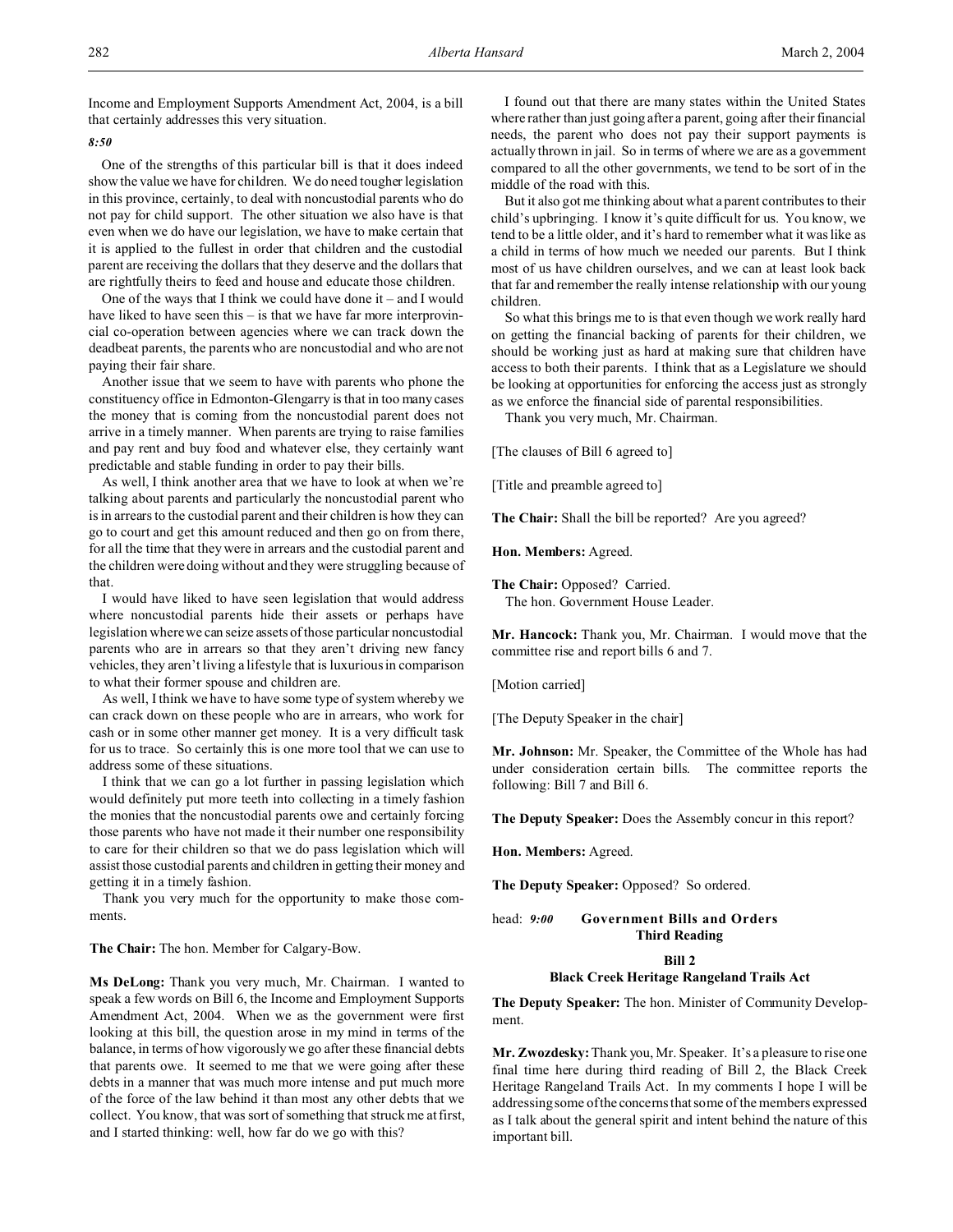I want to begin, Mr. Speaker, by simply saying that Alberta Community Development's primary mandate with respect to provincial parks and protected areas is to preserve representative examples of the various natural landscapes in the province in order that Albertans can enjoy these many areas for many years into the future. The negative impacts of recreational motorized vehicles on the natural environment, particularly in more sensitive areas within the foothills and mountains, are generally not compatible with the many other activities that occur in provincial parks and protected areas, where Albertans and visitors alike travel to enjoy the peace and the solitude of the great outdoors that our province has to offer.

Now, with respect to protecting this significant area in the Whaleback, a commitment to continue to provide for some level of recreational vehicle access through the heritage rangeland was made to local ranchers and other stakeholders prior to the establishment of the two Whaleback protected areas back in 1999. To put it another way, we needed to do this in order to establish these protected areas.

So Bill 2 provides a unique and specific exception that will allow two short existing trails – in other words, trails that are already there and have been for decades – within the heritage rangeland to continue to be used to access the existing trail system in the adjacent Bob Creek wild-land,wherelimited recreational off-highway vehicle use is already permitted. These existing trails have been there for many years and have always provided the main access into the Bob Creek wild-land, and that includes off-highway vehicle access.

The monitoring of off-highway vehicle use in Black Creek heritage rangeland and in the adjacent Bob Creek wild-land by my department staff will of course continue. Reports from the local residents and, on occasion, incidents reported by a responsible OHV user also contribute to the monitoring of use in this area. My department staff patrol this area on a regular basis and find compliance to be generally very good.

OHV users have reported that overall the use in the area is relatively low. Most OHV use occurs during the hunting season, and during that particular time of year there are more frequent patrols and enforcement measures that my department staff undertake. Ranchers are in this area on virtually a daily basis during much of the year, and they also provide us with important monitoring information.

Trails such as the ones we're talking about can be closed due to fire conditions and for other reasons such as flooding or wildlife hazards or generally poor trail conditions and so on. But trails will continue to be monitored and closely watched as required.

In the end, Mr. Speaker, we are very mindful of our preservation commitment to this generation and to future generations of Albertans. In fact, Alberta has approximately 12.5 per cent of its total land base already in some form of protected area status, be that provincial parks, wild-land parks, natural areas, ecological reserves, recreation areas, national parks, heritage rangelands, or the Willmore wilderness.

Now, with the Whaleback areas that are part of this bill, Bill 2, that is before us tonight, we made a commitment to continue to provide for some level of recreational vehicle access through the heritage rangeland prior to these protected areas being established, and Bill 2 simply provides a specific exception to allow the two short existing trails that I alluded to earlier within the heritage rangeland to continue to be used by recreational vehicles and to provide access through those two trails into existing trail systems in the adjacent Bob Creek wild-land. This exception was always anticipated in managing these two special areas.

Once this has been addressed, we will also proclaim a section of another important piece of legislation governing our protected areas

to prevent general recreational OHV access. The Wilderness Areas, Ecological Reserves, Natural Areas and Heritage Rangelands Act is what I'm referring to, and that is the one that defined the parameters for establishing and protecting heritage rangelands, including the general prohibition of off-highway vehicle use in such areas as a means of assisting with their ongoing protection.

Dispositions, as I indicated during earlier stages of debate, are permitted for such uses as grazing and trapping and so on. This prohibition, however, that I have just alluded to has not yet come into effect as we had a very unique situation affecting the Black Creek heritage rangeland, which, by the way, is the first officially declared heritage rangeland in our province. We recognized that this situation was unique, and it had to be addressed before we proclaimed any general prohibition of OHV use in heritage rangelands, which will come into being in the not too distant future.

So that addresses a few important concerns. I just have a couple of other ones very quickly, Mr. Speaker. First of all, I want to reiterate that with respect to the heritage rangeland, the Black Creek heritage rangeland specifically, and the Bob Creek wild-land, both of which are beautiful areas in the Whaleback, no final management plan has yet been arrived at. There has been a draft management plan made available to the public. We've had public consultations in a couple of locations and received a lot of input, but that particular final management plan is still being worked on.

With respect to the issue of alternative access that has been referenced, this too was explored, but as I indicated earlier, the topography, the drainage patterns, the configuration of the heritage rangeland precluded any reasonable access from elsewhere to accommodate the commitments made back in 1999 and to accommodate the unique features that formed the perimeters of these two special areas, so we're going with what already exists in order to provide access into the Bob Creek wild-land.

I want to also emphasize the importance of the local ranching community, the farming community, and the MD of Ranchland, all of whom have requested this particular solution to the unique problem that exists down there. They have been very forceful and adamant in ensuring that the government lived up to the commitments that were made back in 1999, and had we not made those commitments then, Mr. Speaker, we would not have been able to even get to the protected status level of the larger picture which we're trying to serve, so, please, let's keep that in context.

With respect to the monitoring of OHV use, which some others have commented on in the House, I want to say that we will be doing more frequent patrolling and enforcement, particularly during the hunting seasons and so on. Also, just to reiterate that ranchers are there and they are very vigilant, and they, too, report any problems that might be encountered.

The other point is with respect to the additional work that we will still be doing around creating specific strategies to implement the management plan once it's finalized, and that, too, will require the co-operation of all the local stakeholders and others that we've been hearing from.

Mr. Speaker, I think it's important to again emphasize that the Black Creek heritage rangeland is Alberta's first, but we will also be looking at re-establishing as heritage rangelands over a period of the next several years six other heritage rangeland natural areas in the province. Today's bill, Bill 2, is specific to one heritage rangeland only, and it applies only to two short existing trails in that Black Creek heritage rangeland itself.

### *9:10*

The heritage rangeland designation as a classification requires,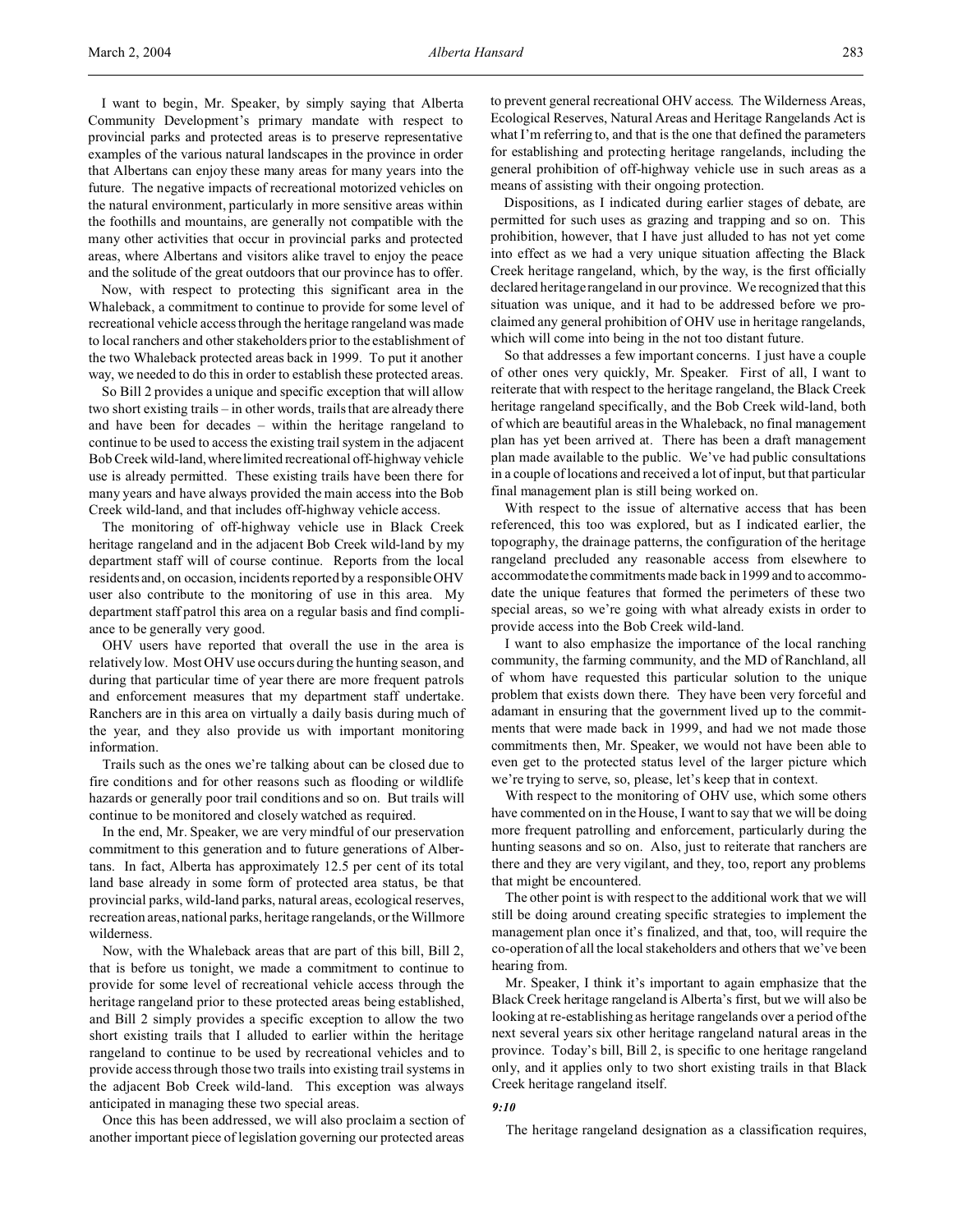however, an understanding of the unique relationship that ranchers play in maintaining native prairie vegetation on these sites through carefully managed cattle grazing. A heritage rangeland designation will sustain the traditional ranching approach to the management of native grassland ecosystems while ensuring the preservation of ecological integrity and biological diversity associated with these sites.

That is the thrust of what we're doing here. We're not opening up the entire heritage rangeland. We're only saying that two short trails will be allowed to carry off-highway vehicles through the heritage rangeland to the Bob Creek wild-land. So the proposed bill does not affect any other provincially protected lands, as some people may have thought. It is very specific, only to the Black Creek heritage rangeland itself.

Mr. Speaker, I think that basically concludes my comments on Bill 2. I hope it also alleviates some of the concerns that some members may have. We fully understand what the ecological benefits are, the economic benefits, the educational benefits, the recreational and health benefits, the scientific benefits, the spiritual and cultural benefits, and so on. We fully realize what those are and how important they are to Albertans and to future generations of Albertans.

So that having been said, I will look for the support of members on this important Bill 2 as we conclude our debate. If there are other questions or concerns that were raised during other parts of the debate, Mr. Speaker, between myself and my staff we will endeavour to get answers out to those members as soon and as quickly as possible. With that, I will take my seat and hope for your unanimous support of Bill 2.

Thank you.

**The Deputy Speaker:** The hon. Member for Edmonton-Ellerslie.

**Ms Carlson:** Well, Mr. Speaker, you're not going to have unanimous consent on this bill because the minister's comments have not satisfied the stakeholders that are in contact with me.

The minister himself said that motorized vehicles generally are not compatible with preservation goals, and then he goes ahead and allows motorized access. He knows, I know, we all know that offhighway vehicle and highway vehicle activity is known to have a detrimental effect on wildlife habitat. It disturbs the wildlife. It increases air and water pollution, it causes soil and stream and bank erosion, and it is in direct contradiction with what the initial intent was of having this Black Creek heritage rangeland established. Allowing this kind of traffic into the rangeland sets a dangerous precedent for the protected areas in Alberta, where currently we already have less than 9 per cent of provincial Crown land set aside for nonmotorized access. They made a bad deal, and it's not getting any better with this bill.

Thank you.

**Mr. Lund:** Mr. Speaker, I just want to get on the record a couple of comments relative to this bill. I think it's really important to recognize that prior to the designation of the Black Creek heritage rangeland and, for that matter, the whole setting aside of the Whaleback from industrial activity and general traffic in the area, there was an agreement with the ranchers and the people in the area that these trails would remain open. Unfortunately, as the act was put together and the designation occurred, these trails were part of the designation.

If people want to have a look, there are other areas where we set aside parcels of land and where trails have been used for ages, and we excluded them from the designation. Unfortunately, that did not happen in this area, and I think it would be an absolute insult to the people in the area that agreed to work with the government and set this area aside and preserve it into the future. As part of that agreement these trails were going to be open, so now we're fulfilling what we agreed to back in 1999.

**The Deputy Speaker:** The hon. Member for Calgary-Currie.

**Mr. Lord:** Thank you, Mr. Speaker. I'd also like to add just a couple of quick comments in support of this bill. Frankly, I agree with my hon. colleagues that this is a pretty big success story overall and that it's very important to look at the big picture and the agreements and what has been in place there for many, many years. From an environmental perspective this is a 98 per cent success, and instead we hear people focusing on the 2 per cent negative portion to this. I would suggest that, in fact, this really has been an overall big success story, and I hope that members of this House will solidly support this bill.

Thank you, Mr. Speaker.

**The Deputy Speaker:** The hon. Minister of Community Development has moved third reading of Bill 2.

[Motion carried; Bill 2 read a third time]

# **Bill 3 Architects Amendment Act, 2004**

**The Deputy Speaker:** The hon. Government House Leader.

**Mr. Hancock:** Thank you, Mr. Speaker. On behalf of the hon. member who sponsored the bill, I would move third reading of Bill 3, the Architects Amendment Act, 2004.

A thorough explanation was given at the time it was moved for second reading of the need for the changes to the Architects Act to bring it into alignment, allowing for the designation of licensed interior designers and bringing them into the scope of the act. I would commend the act to the House for passage.

**The Deputy Speaker:** The hon. Member for Edmonton-Gold Bar.

**Mr. MacDonald:** Thank you very much, Mr. Speaker. I certainly at this time in third reading would like to express my gratitude to the hon. Member for Olds-Didsbury-Three Hills, the sponsor of this bill. He went out of his way to explain what was being accomplished here by this Bill 3, and I appreciate that.

Certainly, I have read in a number of publications the efforts that the hon. member has made to discuss this legislation with as many of the 600 practising architects and 60 licensed interior designers as possible. I'm left with the understanding that other people were in discussions also with the hon. member. So with those remarks, I hope that the changes that are proposed here to define "licensed interior designer" and allow for one licensed interior designer to be elected to the council of the Alberta Association of Architects work out.

## *9:20*

I would like to think that now that we have this accomplished with the architects, perhaps it's an opportunity for the government to look at the building code, which certainly the architects work from. I think it's time for a comprehensive review of the building code in this province to ensure that consumers who are buying condos –